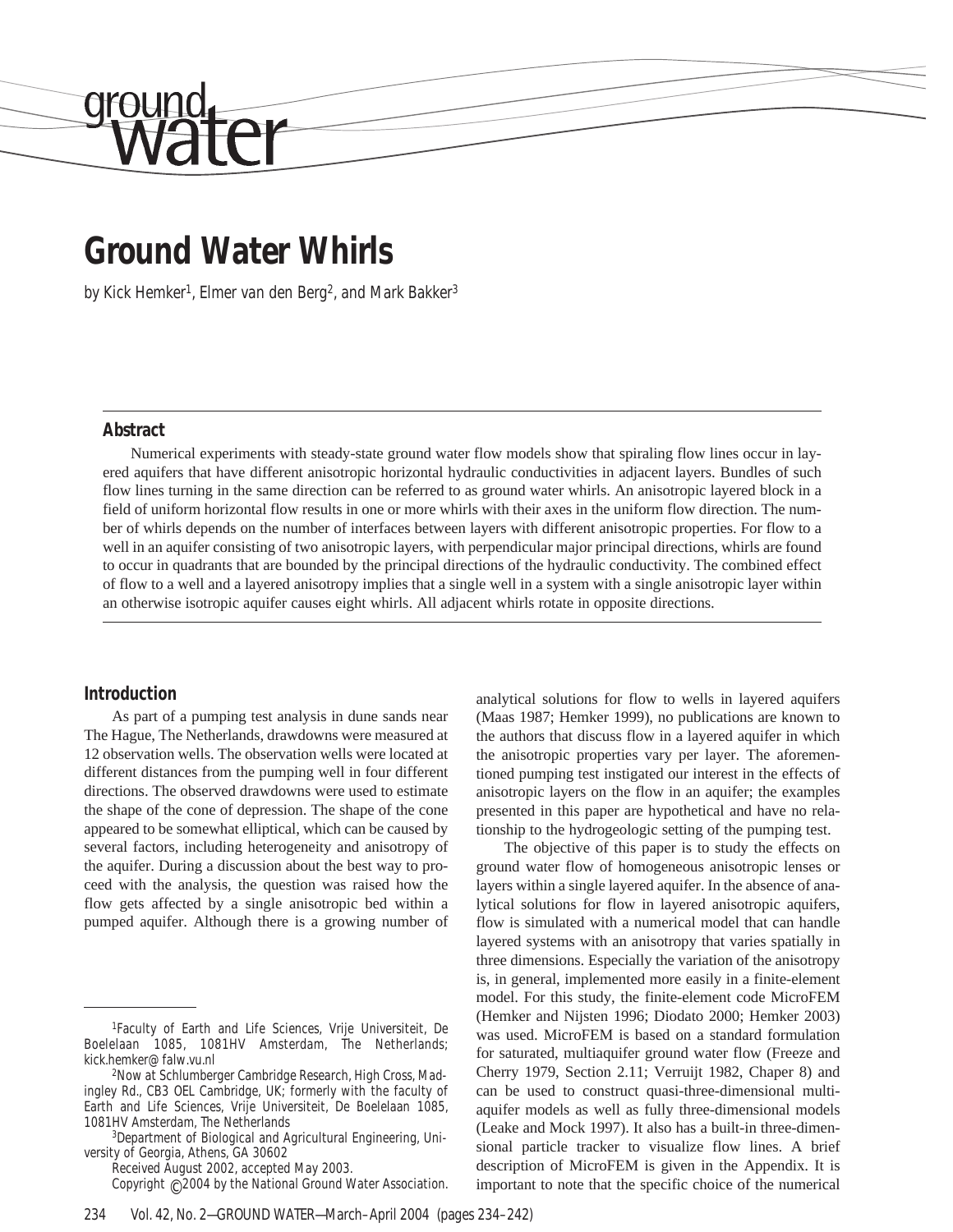model is irrelevant; the presented examples may alternatively be modeled with MODFLOW (McDonald and Harbaugh 1988) in combination with MODPATH (Pollock 1994), as long as the numerical grid is aligned with the principal directions of the hydraulic conductivity tensor.

Steady flow is considered in a simple box-shaped aquifer. The boundary conditions are chosen such that, under isotropic conditions, flow is either uniform or radial. Several configurations with one or two anisotropic beds will be considered at first without a well, later with a well present. All presented models are composed of a few relatively thick anisotropic layers to clearly demonstrate their effect on the flow. In real aquifers, layers or beds have thicknesses that usually range from 1 cm to 1 m, especially in sedimentary aquifers. Between adjacent beds, there are abrupt changes in textural and depositional conditions. Within a bed, the internal sedimentary structures, such as the type of ripple-lamination or cross-bedding, are characterized by varying dipping angles and directions because of spatial fluctuations in the depositional processes. As a result, the transmissivity of beds will often be anisotropic, while it will also vary from bed to bed in magnitude and direction.

Examples will be presented of characteristic flow patterns as they occur within and near the anisotropic beds. All flow patterns are characterized by bundles of spiraling flow lines. The three-dimensional shape of these bundles of flow lines are not easily presented in graphs. It may be beneficial to reproduce the results of the presented two-layer models and similar flow line patterns on your own computer, for example with the LT version of MicroFEM. This LT version, two finite-element models and an instruction file, are available over the Internet.

## **A Simple Model of Two-Layer Crosswise Anisotropy**

Consider a box-shaped, two-layer, homogeneous aquifer. The model box is 200 m long, 70 m wide, and 20 m thick, and consists of two layers, each 10 m thick. The dimensions are chosen for convenience and do not affect the character of the flow field significantly, as will be shown later. An anisotropic block is located at the center of the box and is 150 m long, 20 m wide, and 20 m thick (Figure 1). The model boundaries are 25 m from the block. Inside the anisotropic block, the major principal directions of the horizontal hydraulic conductivity tensor are orthogonal. The general flow direction is lengthwise (straight north) and makes an angle of 45° with either of these directions (Figure 1). A finite-element grid is adopted with 2470 nodes and 4800 triangular elements in each layer. The nodal distances decrease from 4 m at the model boundaries to 2 m inside the anisotropic block (the finite-element grid is shown in Figure 9 in the Appendix).

The hydraulic conductivity of the isotropic outer area is 1 m/day. Within the anisotropic block, the major principal value of the horizontal hydraulic conductivity tensor is  $K_{\text{max}} = 1$  m/day, and the minor principal value is  $K_{\text{min}} = 0.1$ m/day, so that the anisotropy ratio is  $K_{\text{max}}/K_{\text{min}} = 10$ . The major principal directions of the horizontal hydraulic conductivity in the two layers are perpendicular to each



anisotropy in bottom layer

**Figure 1. Plan, side, and front view of a two-layer model with crosswise anisotropy. The major principal direction of anisotropy is northwest in the upper layer and northeast in the lower layer.**

other—southeast-northwest in the upper layer, and southwest-northeast in the lower layer; this is referred to here as crosswise anisotropy. It is noted that this combination of crosswise anisotropy and uniform flow direction is chosen because it is expected to have the greatest possible effect on the flow field; circumstances in nature are likely to be less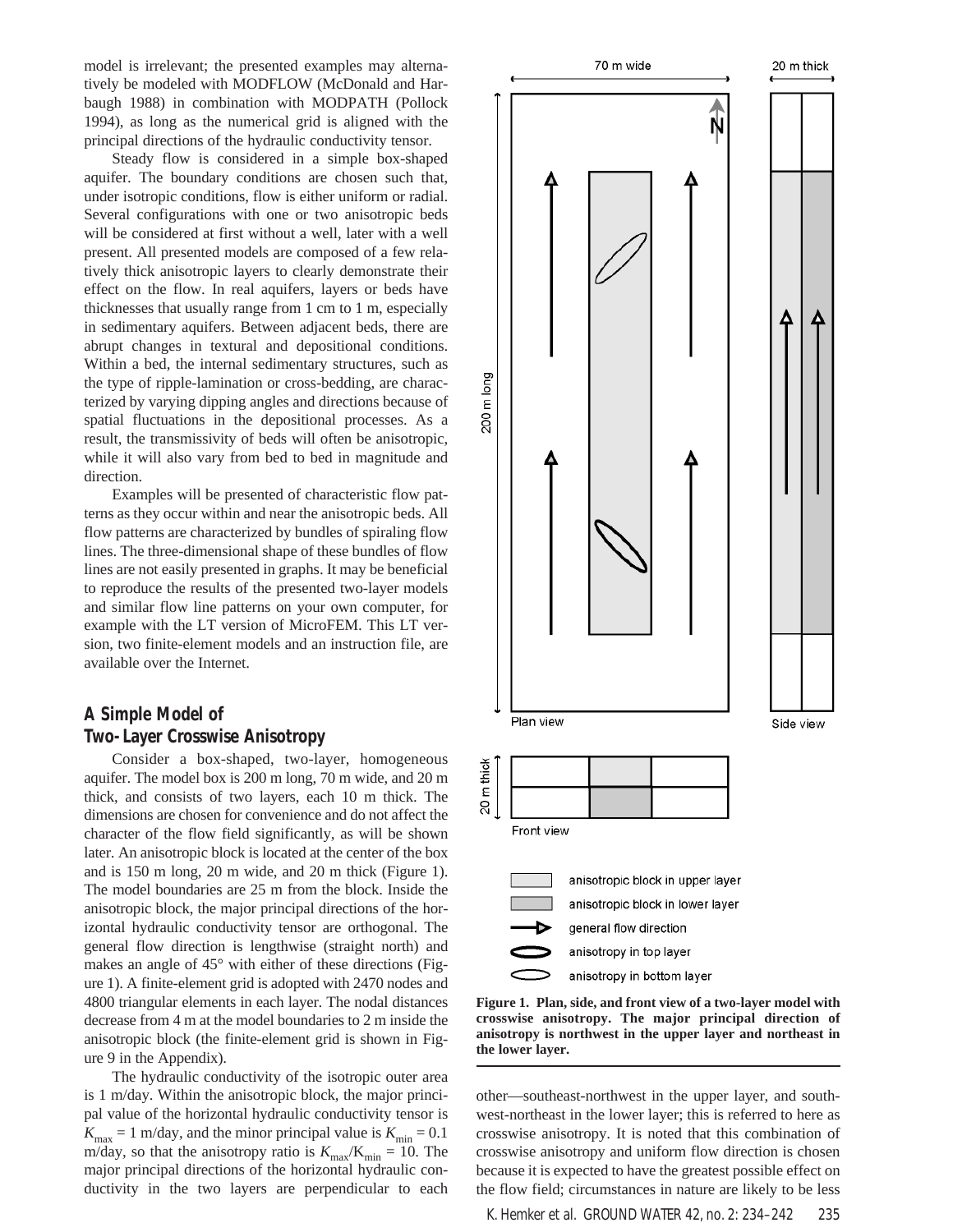extreme. In addition, the choice of a crosswise anisotropy allows for the replication of the results with a model that can only simulate crosswise anisotropy.

The vertical hydraulic conductivity in the isotropic and anisotropic parts is  $K_v = 1$  m/day, which is modeled as a hydraulic resistance (the reciprocal of the leakance) at the interface between the two layers. The resistance represents the vertical resistance to flow between the centers of the two layers. For this case, the distance between the centers of the two layers is  $b = 10$  m, so that the resistance is equal to  $c = b/K_v = 10$  days. Flow in the aquifer is fully confined. The western and eastern sides are no-flow boundaries, while the short southern and northern sides are open boundaries with fixed potentiometric heads that differ by 1 m. It is noted that the specific value of the gradient has an effect on the values of the potentiometric contours and velocity only, and does not affect the pattern of potentiometric contours and flow lines.

A plan view of the model with potentiometric contours and flow lines is shown in Figure 2. The contours are drawn with an interval of 0.1 m. The maximum vertical head difference between both layers is 0.018 m. The anisotropy seems to have little effect on the contours in both layers. Small indentations are present at the boundaries of the anisotropic block, with opposite directions in the two layers. Within the anisotropic block, the contours deviate some 10° from the east-west direction, turned clockwise in the upper layer, and counterclockwise in the lower layer.

If the model would be isotropic, there is a uniform flow to the north with a total discharge of  $70 \text{ m} \times 20 \text{ m} \times 1 \text{ m/day}$  $\times$  1/200 = 7 m<sup>3</sup>/day. As a result of the anisotropy, the discharge is reduced to slightly less than  $6.3 \text{ m}^3/\text{day}$ . Water balance computations for each layer show that vertical flow components between both layers are induced, exchanging  $3.2 \text{ m}^3/\text{day}$  in both directions. When looking downstream, ground water flows upward in the eastern half of the model, with a maximum at the boundary of the anisotropic block. Vertical flow in the western half of the model is downward.

Five flow lines are shown in Figure 2, all starting in the upper layer at the center of the southern model boundary, at depths of 1, 3, 5, 7, and 9 m from the confined top; the flow lines are numbered 1 through 5 from top to bottom. Since MicroFEM assumes the horizontal flow components to be the same at any depth within a layer, just like in MOD-PATH, these flow lines remain on top of each other as long as no line crosses the interface to enter the lower layer. The vertical components of flow are computed by considering three-dimensional continuity of flow at any point in the aquifer, and are obtained by linear interpolation between the vertical flow components at the upper and lower layer boundaries (Strack 1984). In Figure 3, the same five flow lines are projected on a vertical profile, perpendicular to the north-south direction. Flow line 1, starting 1 m below the confined top, remains in the upper layer while all other flow lines run through part of the lower layer. The lower a flow line starts in the upper layer, the sooner it crosses the interface and the sooner it comes back to the interface again. The zigzag lines in Figure 2 are caused by the repeated crossings of the interface and the alternating flow directions in the two layers. Markers on the flow lines indicate a residence time interval of 10 years, based on 30% porosity. The



**Figure 2. Plan, side, and front view of a two-layer model with potentiometric contours of both layers and five flow lines starting at different levels in the upper layer on the southern model boundary.**

computed total travel times are 35.2, 40.2, 46.7, 56.6, and 57.7 years from the uppermost to the lowermost flow line, respectively.

The bundle of flow lines of Figure 3 has a number of interesting properties. Although the isotropic areas near the beginning and end of the flow field produce some distortions, it is clear from the concentric shapes in Figure 3 that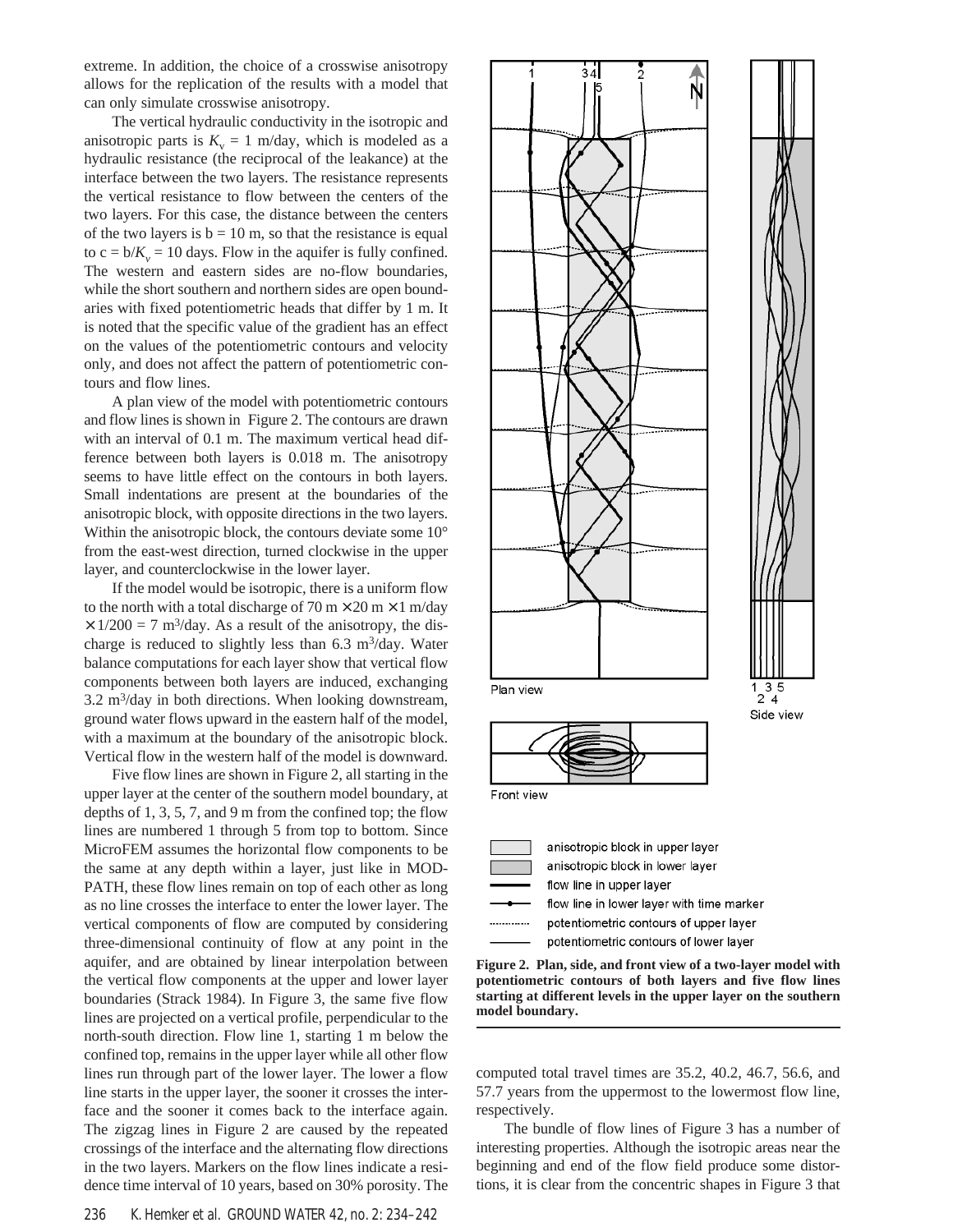West



each flow line that goes through the anisotropic block shows a repetition of the same three-dimensional curve. Flow lines starting close to the interface between the two layers make more revolutions than flow lines starting farther away from the interface. The bundle of spiraling flow lines turning in the same direction is termed a ground water whirl here.

#### **Ground Water Whirls in Fields of Uniform Flow**

The ground water whirl shown in Figure 3 shows sharp folds at the interface between the two anisotropic layers, as would be expected at a discontinuity in the hydraulic conductivity. Although an abrupt change in the direction of flow occurs at the interface, it is likely that the discretization of the model in just two finite-element layers increases this behavior. Other simplifications that may be responsible for the specific shape of the whirl are the no-flow model boundaries at the top and bottom of the aquifer, and the relatively short distance between the anisotropic block and the western and eastern no-flow boundaries.

To analyze the effects of the vertical discretization as well as of the top and bottom boundary conditions, a model was constructed with 20 finite-element layers each 1 m thick. The anisotropic block is chosen at the center of the model and is 10 m wide and 10 m high. The top half of the anisotropic block has an anisotropy equal to the upper layer of Figure 1, the bottom half has an anisotropy equal to the lower layer of Figure 1. The five finite-element layers at the top and bottom of the aquifer are isotropic. The values of the aquifer parameters were chosen identical to the previously described two-layer model. As a result of the finer vertical discretization, flow lines have a more rounded shape when looking in the general flow direction (Figure 4). Note that without the anisotropic layers, the projection of flow lines would appear as dots. As a result of the new configuration, additional clockwise whirls develop near the top and near the bottom of the anisotropic block, above and below the anticlockwise whirl around the central axis of the block. The axes of the upper and lower whirls are located along the centerlines of the top and bottom boundaries of the anisotropic block. Apparently, whirls will appear near any level where a change of anisotropy occurs with depth, including a transition from isotropic to anisotropic conditions. These upper and lower whirls, however, are not rotating symmetrically around their axes. In a cross section, the flow components are relatively large in a narrow zone at the



**Figure 4. Cross section showing projected flow lines to identify one symmetric and two asymmetric whirls caused by crosswise anisotropy of a block in the center of the aquifer.**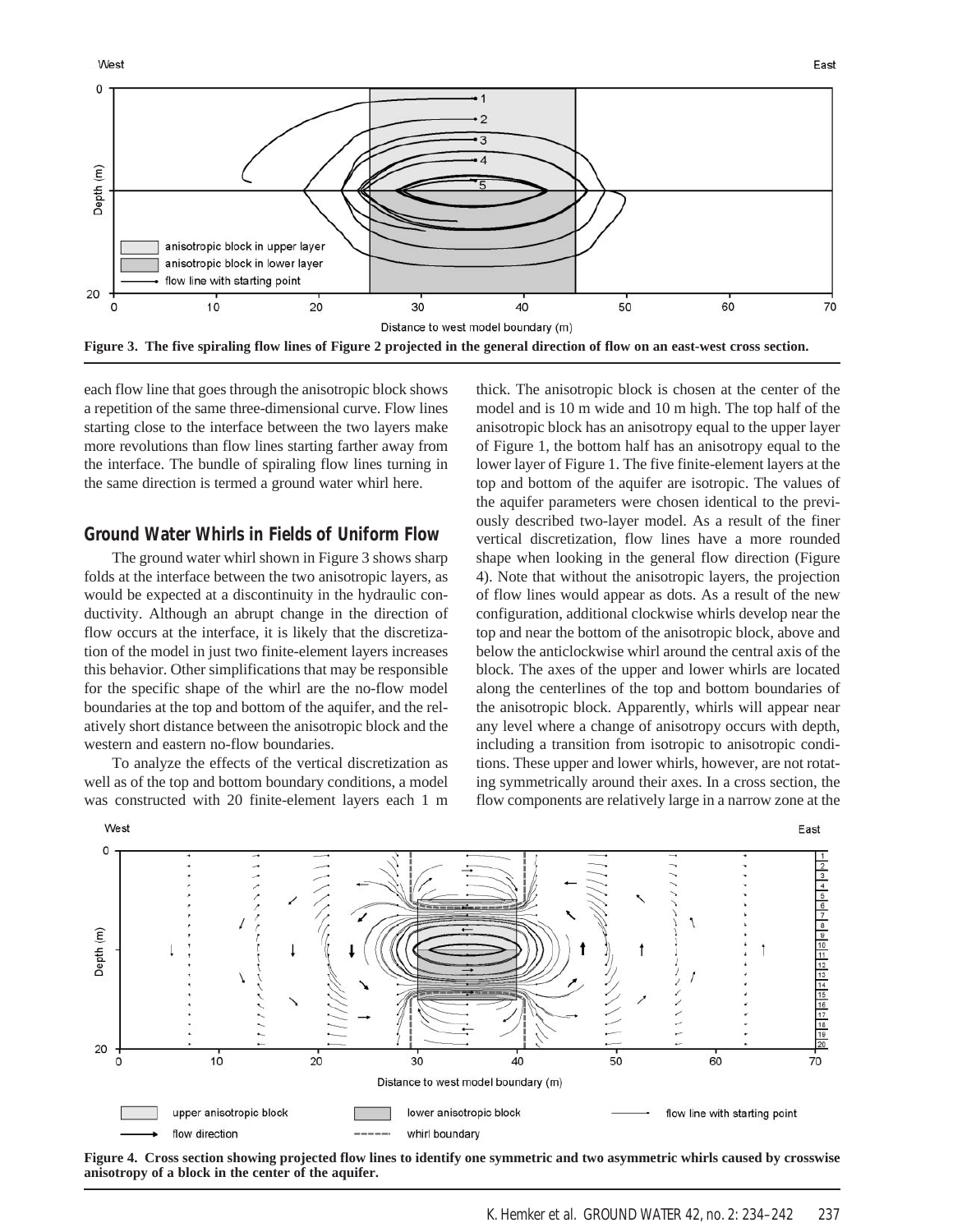top and bottom of the anisotropic block next to the central whirl, while this flow component is small and more diffuse in the outer, isotropic part.

To reduce the possible interference of nearby model boundaries even further, the aquifer box was increased to 1000 m long, 1000 m wide, and 241 m thick. One anisotropic layer is present at the center and is 200 m long, 20 m wide, and 1 m thick. The anisotropic layer is represented by one finite-element layer; adjacent layers above and below are 3, 9, 27, and 81 m thick, increasing away from the center of the aquifer. Again, the maximum and minimum hydraulic conductivities are 1 m/day and 0.1 m/day respectively, with a major principal anisotropy direction (southeast-northwest) that deviates 45° from the general flow direction (north). In agreement with the previous 20-layer model, two asymmetric whirls occur, turning in opposite directions. The symmetric whirl of the previous example is absent, since there is only one anisotropic layer. Anisotropy has practically no effects on the hydraulic heads in the thin middle layer; flow is driven here nearly in the major principal direction, which causes the asymmetric whirls above and below the anisotropic layer. This effect is quantified in Figure 5, where a large number of south-north running flow lines of exactly 100 m long are projected on a west-east cross section. The projections of the flow lines give a clear view of the whirling flow properties near the anisotropic layer**.** At the east side, flow converges and flows into the thin anisotropic layer, while on the west side, flow diverges and contributes to both whirls. From the length of their projected parts, it follows that, for this case, the effect of the ground water whirl is only significant in a zone of ~20 m around the anisotropic layer.

#### **Flow to a Well with Four Whirls**

The two-layer model with crosswise anisotropy of Figure 1 produced the simplest results, with only one ground water whirl. A similar setup will be used to study the effects of layered anisotropy on flow to a well, with the



**Figure 5. Cross section showing projected flow lines to identify two asymmetric whirls caused by a single, thin anisotropic layer in the center of a thick aquifer.**

anisotropic properties chosen to extend over the entire model area. A square model of  $1000 \text{ m} \times 1000 \text{ m}$  is considered with a fully penetrating well at the center of the confined aquifer. The model consists of two anisotropic layers, each 10 m thick. The maximum horizontal conductivity is 1 m/day, the anisotropy ratio is 10, and the major principal directions are perpendicular to each other—northeast in the upper layer and northwest in the lower layer. The vertical hydraulic conductivity is 1 m/day, which is modeled as a hydraulic resistance of 10 days (a leakance of 0.1/day). Along the model boundary, the heads are fixed at 0 m; the well pumps  $100 \text{ m}^3/\text{day}$ , equally divided over both layers. The nodal distances of the finite-element grid decrease gradually from 100 m at the boundary to 1 m near the well for a total of 681 nodes per layer.

The resulting cone of depression is nearly circular with practically the same drawdowns in both layers, except for a relatively small area around the well (Figure 6). Away from the well, the average drawdown ( $s_{\text{upper}} + s_{\text{lower}}$ )/2 approaches the drawdown computed for an isotropic aquifer if the horizontal hydraulic conductivity is set to  $(K_{\text{max}} + K_{\text{min}})/2$ . The relative difference in drawdowns between the two anisotropic layers is  $<$  4% outside a circle with a radius of 30 m from the well. Within this radius, the shape of the drawdown contours is elliptical, oriented in the major principal directions of the anisotropy (Figure 6). This radius agrees well with the characteristic length at which vertical head differences become negligible, often defined as three or four times the leakage factor of leaky aquifers (Verruijt 1982, p. 22). This radius is actually the same as the radius of influence of partial penetration in a vertically anisotropic aquifer of thickness *B* (Hantush 1964, p. 351; Bear 1979, p. 344), which is defined as 1.5 or  $2B\sqrt{K_h/K_v}$ , depending on the adopted approximation. When replacing  $K_h$  by  $(K_{\text{max}} +$  $K_{\text{min}}/2$ , a distance of 22 or 30 m is obtained.



pumping well

**Figure 6. Drawdown contours around a well in the upper and lower layer of a two-layer aquifer with crosswise anisotropy.**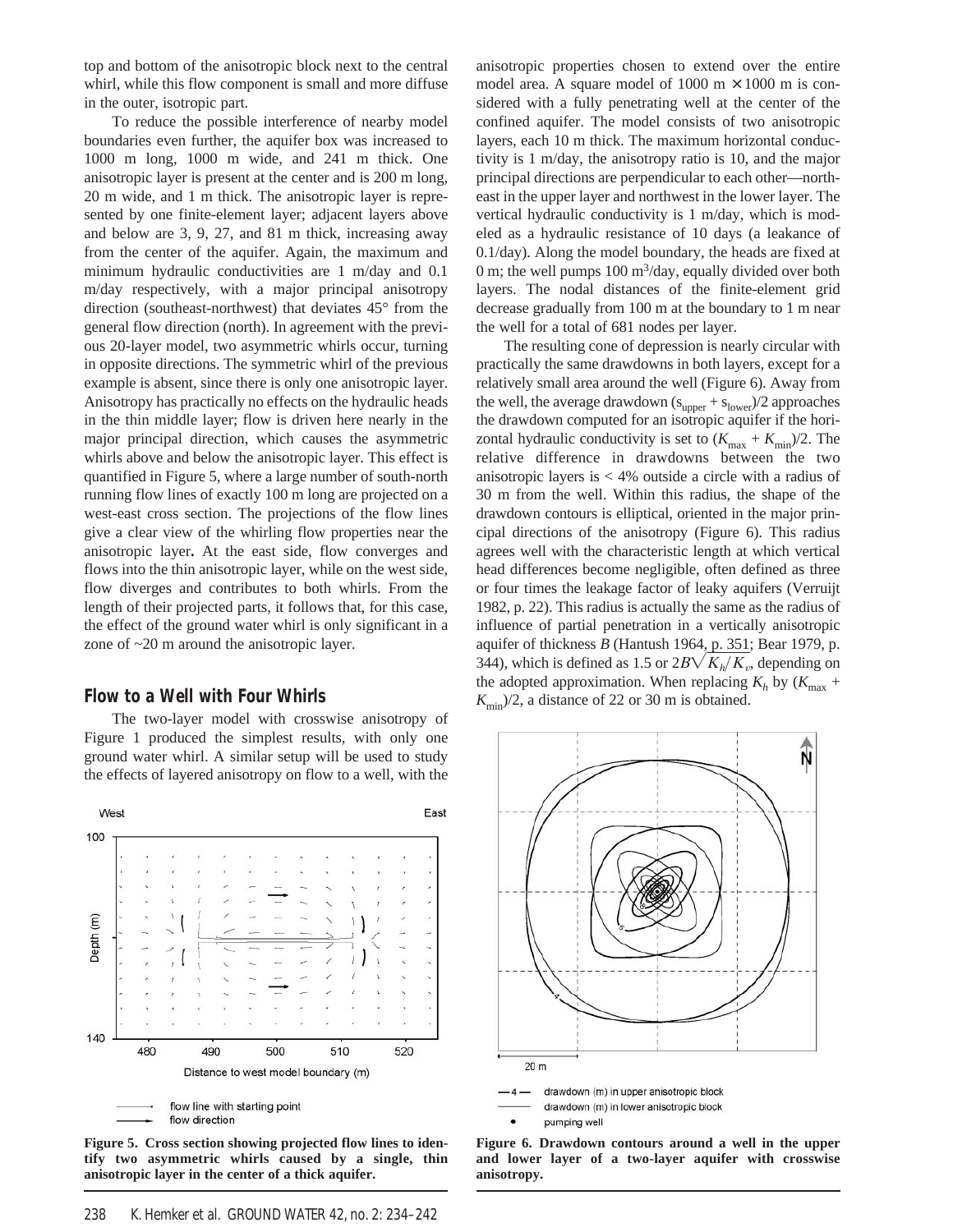Water balance computations show that the vertical exchange between the two layers is  $\sim 100$  m<sup>3</sup>/day upward and the same amount downward for the area within a range of 350 m from the well. By comparing these vertical flow components to the well discharge for each layer (50  $m^3$ /day) and the boundary inflow (also 50 m<sup>3</sup>/day for each

layer), it means that on average a flow line passes the interface twice upward and twice downward within this range of 350 m from the well.

Analysis of flow line patterns shows there are four whirls present in the flow system (Figures 7 and 8). The presence of these whirls can be directly derived from the



**Figure 7. Three-dimensional representations of flow lines near a well in a two-layer aquifer with crosswise anisotropy, with vertical and horizontal projections: (a) two flow lines starting from straight south and two from straight north, and (b) two flow lines from straight east and two from straight west.**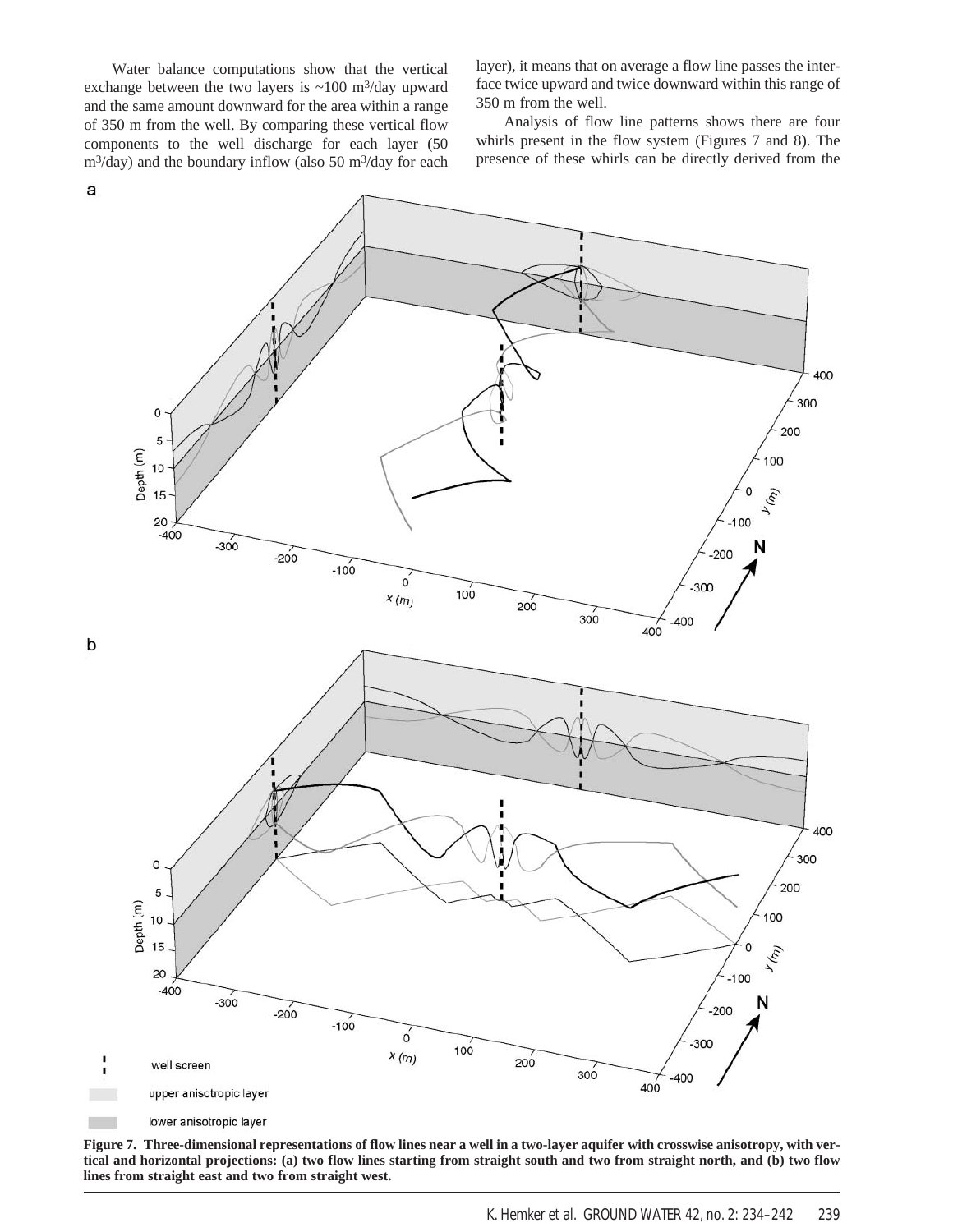

**Figure 8. Schematic representation of four whirls induced by flow to a well in a two-layer aquifer with crosswise anisotropy.**

two elliptical drawdown cones in Figure 6. From inspection of the potentiometric contours, it becomes clear there are four radial directions along which horizontal flow is radial in both layers; these radial directions correspond with the southwest-northeast and northwest-southeast directions, i.e., the principal directions. These radial directions represent two vertical planes that intersect at the well. In the southwest-northeast vertical plane, the vertical flow components are upward. In the northwest-southeast plane, the vertical flow is downward (Figure 8). The whirls are bounded by the quadrants as defined by these planes (Figure 8). While flow approaches the well, the changing height-width ratio of the quadrants shapes the whirl—away from the well the whirl is wider than it is tall; near the well screen it is taller than it is wide (Figure 7). It is noted that the same reasoning applies when the major principal directions of the hydraulic conductivity tensors are not orthogonal. In that case, the angle between the main axes of the elliptical head contours will be smaller than 90°, but there will still be four whirls. Adjacent whirls rotate in opposite directions.

The knowledge gained from the previous examples may be applied to determine the characteristics of the originally posed problem of flow to a well in an aquifer with a single anisotropic layer somewhere in the middle of an otherwise isotropic aquifer. The resulting intricate flow pattern can be explained as the combined effects of previously discussed flow systems. Every quadrant now has two whirls, one above the other (as in Figure 5). Hence, the total num-

240 K. Hemker et al. GROUND WATER 42, no. 2: 234–242

ber of whirls is eight. Each whirl is adjacent to three others and all adjacent whirls rotate in opposite directions. The three-dimensional graphical depiction of such a flow field is complicated and not shown here, but it is similar to that of Figures 7 and 8, but now with two layers of whirls on top of each other, with adjacent whirls rotating in opposite directions.

#### **Discussion**

Several different flow patterns were presented for flow in layered aquifers with different anisotropic, horizontal hydraulic conductivities. It was shown that bundles of spiraling flow lines, referred to as ground water whirls, occur near vertical discontinuities in the anisotropy. This conclusion was based on several simple settings consisting of a few layers with different anisotropy properties. The aquifer parameters were fixed; the major principal directions of the anisotropy in different layers were perpendicular, the anisotropy ratio was 10, and the vertical hydraulic conductivity was equal to the maximum horizontal conductivity. Other combinations of anisotropy ratios and angles between major principal directions, as well as more anisotropic layers, will result in an infinite number of similar flow patterns. All presented numerical models simulated the effects on the flow pattern of changing anisotropy properties in the vertical direction only. Lateral transitions were not considered, but such conditions can be modeled just as easily. An anticlockwise whirl may immediately turn into a clockwise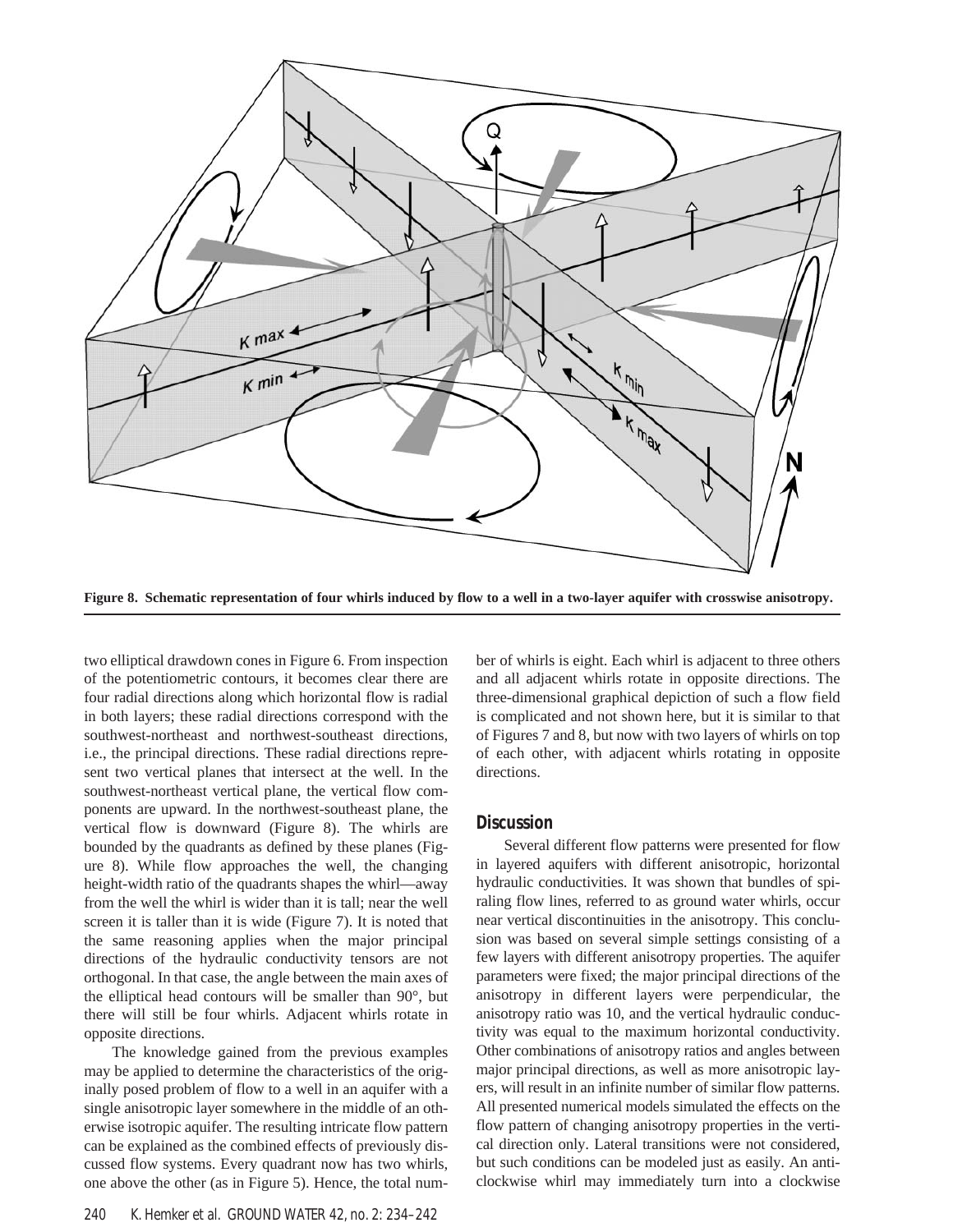whirl when ground water moves laterally into an area with contrasting anisotropy properties. The presented ground water whirls near wells were confirmed recently by an analytical theory based on the Dupuit approximation (Bakker and Hemker 2002); this paper shows whirls near wells in aquifers consisting of one isotropic and one anisotropic layer.

From a practical point of view, it should be realized that it will not be easy to detect ground water whirls in the field. The accompanying vertical head differences are generally small and may be smaller than head differences caused by local heterogeneity. Nevertheless, whirls may play an important role where the mixing of water is concerned in general, and the spreading of contaminant plumes in particular. Since transport models often disregard anisotropic properties that vary per layer, the effect of whirls will show up during calibration as a relatively large mechanical dispersion. In this respect, it is stressed that whirls are, by definition, three-dimensional flow phenomena that can never be simulated with two-dimensional models.

In this paper, it was shown that anisotropy in nonhomogeneous models leads to ground water whirls. This phenomenon can play a role at any scale. All that is required is a nonhomogeneous anisotropic matrix. It was not the purpose of this paper to demonstrate the existence of anisotropy in reality. Unless one believes that all layers (beds) are always isotropic, ground water whirls will exist. It is noted, however, that the whirls we presented with our simple models were the result of a rather extreme contrast in anisotropy between layers. This extreme contrast was chosen to maximize the effect on the flow of anisotropy in nonhomogeneous models; the contrast is likely to be less extreme in nature.

The presented flow patterns were mainly illustrated with two-dimensional figures of complicated three-dimensional flow patterns. The graphs were kept simple, since complex patterns are hard to interpret. It is, however, much more informative to generate these flow patterns on a computer screen, thus allowing for different projections, zooming, and colors. The flow patterns for the models with two finite-element layers, and other two-layer models, may be generated with the LT version of MicroFEM, which is available for free over the Internet.

#### **Acknowledgments**

The authors thank Otto Strack, Clifford Voss, and four anonymous reviewers for their comments and suggestions, and Gualbert Oude Essink for demonstrating ground water whirls in a MODFLOW model.

**Editor's Note:** The use of brand names in peer-reviewed papers is for identification purposes only, and does not constitute endorsement by the authors, their employers, or the National Ground Water Association.

#### **References**

Bakker, M., and K. Hemker. 2002. A Dupuit formulation for flow in layered anisotropic aquifers*. Advances in Water Resources* 25, 747–754.

- Bear, J. 1979. *Hydraulics of Groundwater.* New York: McGraw-Hill.
- Diodato, D.M. 2000. Software Spotlight: MicroFEM Version 3.50. *Ground Water* 38, no. 5: 649–650.
- Freeze, R.A., and J.A. Cherry. 1979. *Groundwater.* Englewood Cliffs, New Jersey: Prentice-Hall.
- Hantush, M.S. 1964. Hydraulics of wells. In *Advances in Hydroscience*, vol. 1, ed. V.T. Chow, 281–432. New York: Academic Press.
- Hemker, C.J. 1999. Transient well flow in layered aquifer systems: The uniform well-face drawdown solution. *Journal of Hydrology* 225, 19–44.
- Hemker, C.J. 2003. Internet site. http://www.microfem.com.
- Hemker, C.J., and G.J. Nijsten. 1996. *Groundwater Flow Modeling Using MicroFem: Version 3*. Amsterdam, The Netherlands; Hemker Geohydroloog Amsterdam.
- Leake, S.A., and P.A. Mock. 1997. Dimensionality of ground water flow models. *Ground Water* 35, no. 6: 930.
- Maas, C. 1987. Groundwater flow to a well in a layered porous medium, 1: Steady flow. *Water Resouces Research* 23, no. 8: 1675–1681.
- McDonald, M.G., and A.W. Harbaugh. 1988. A modular threedimensional finite-difference ground-water flow model. U.S. Geological Survey Techniques of Water-Resources Investigations, Book 6, Chapter A1.
- Pollock, D.W. 1994. User's guide for MODPATH/MODPATH-PLOT, version 3: A particle tracking post-processing package for MODFLOW, the U.S. Geological Survey finite-difference ground-water flow mode. U.S. Geological Survey Open-File Report 94–464.
- Strack, O.D.L. 1984. Three-dimensional streamlines in Dupuit-Forchheimer models. *Water Resources Research*. 20, no. 7: 812–822.
- Verruijt, A. 1982. *Theory of Groundwater Flow*, 2nd edition. London: Macmillan.

### **Appendix: A Brief Discussion of MicroFEM**

MicroFEM is a Windows-based program to model steady-state and transient multiaquifer flow. It employs a two-dimensional triangular finite-element method for the lateral flow components (Figure 9) and a one-dimensional finite-difference method for vertical flow components. Confined, phreatic, and leaky multiaquifer systems can be simulated with a maximum of 20 aquifers or layers. The maximum number of nodes per layer is 50,000. MicroFEM supports heterogeneity and anisotropy that changes spatially throughout the domain. A different horizontal hydraulic conductivity, horizontal anisotropy ratio, principal direction, and vertical hydraulic conductivity may be specified for each nodal area. It uses various modes for the generation of a mesh, model setup, input editing, equation solving, postprocessing, graphical visualization, and plotting. Postprocessing includes the display of transient contour lines, velocity vectors, flow lines in two or three dimensions (particle tracking), water balances for any region, head-profiles, cross sections, and time series of heads and fluxes.

In a MicroFEM model, three-dimensional flow lines can be started from any node and from any depth. The computed lines are plotted in a map view and can subsequently be analyzed when projected onto any vertical cross section from within a specified bandwidth. In this way, there are an infinite number of possibilities to present bundles of flow lines in graphs. By experimenting with various selections